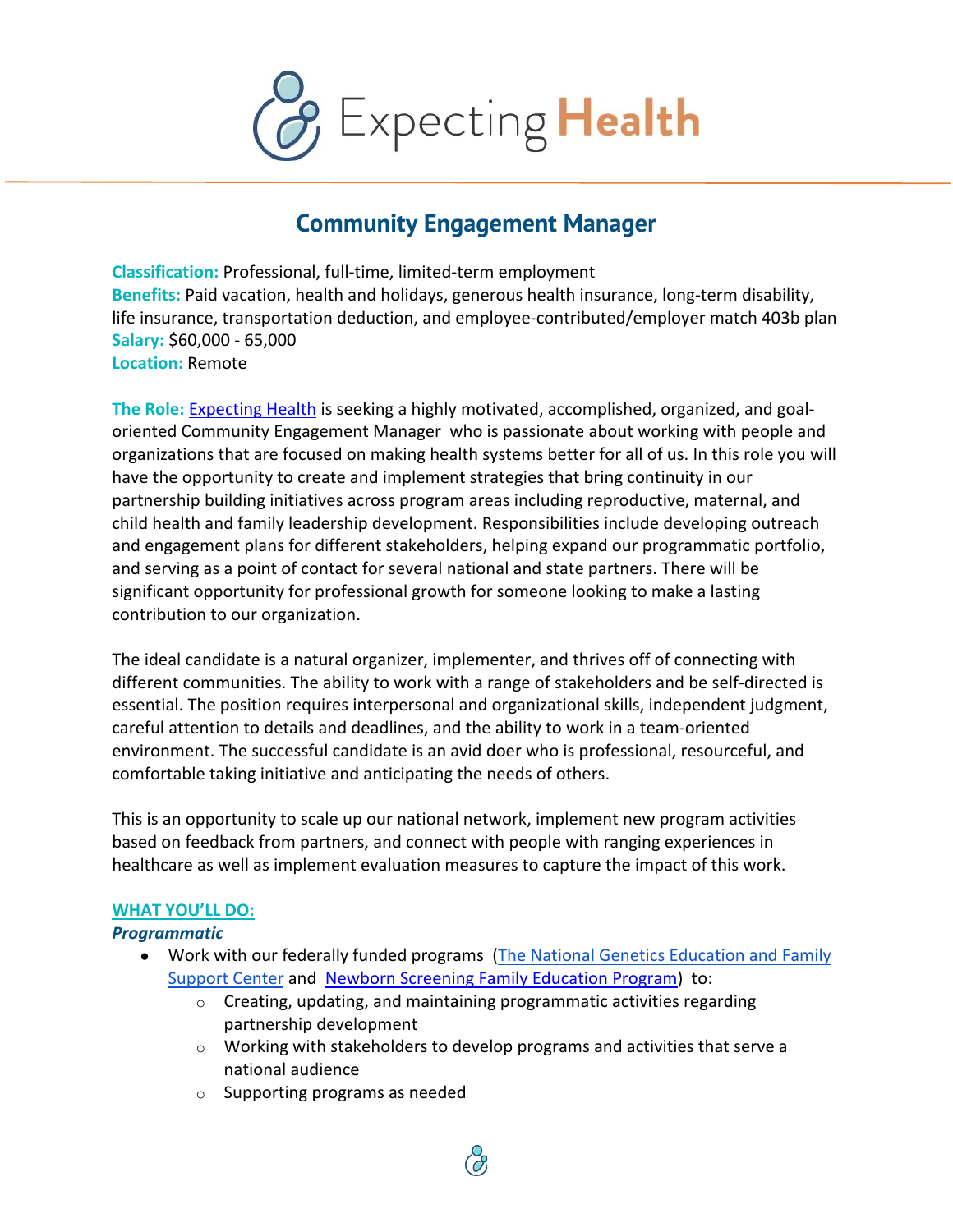- Manage national partner relationships and work to create integrated program workgroups
- Support existing and to be created work groups through periodic communications and knowledge sharing meetings
- Maintain and update online tools and databases

## *Organizational*

You will work on evaluating and building out program activities while identifying emerging topic areas in alignment with our mission.

- Follow up on inquiries and requests for partnership opportunities
- Contribute to the development of program goals and plans for new projects
- Draft and submit reports and project proposals
- Serve as a thought partner to support decision making and problem solving for programs
- Maintain and update websites, online tools, and databases as needed

## **WHO WE'RE LOOKING FOR:**

- Master's degree or equivalent experience in public health, demography, sociology, human services, or other related field with a minimum of 3 years of progressively responsible direct professional experience. Five years of directly related experience can be substituted for Master's degree. Experience with managing grant program activities.
- Ability to travel 15%-20%
- Program management experience, including reporting, evaluation tracking, measure development, managing vendors, and proposal writing
- Experience in developing educational modules, training sessions, or similar interventions preferred
- Strong organization skills with the ability to effectively handle frequently changing priorities
- Mature and detail-oriented with the ability to work both independently and with a team
- Creative problem solver with a positive outlook and "can-do" attitude
- Superior interpersonal, written, and verbal communication skills
- Basic knowledge of website content management
- Must possess good judgment and discretion with confidential and sensitive information
- Must possess the poise, capability, and professionalism to represent the organization exceedingly well while working closely with high-level officials as well as public stakeholders

**Why Expecting Health:** Expecting Health was created with a simple idea: families deserve and should expect more – more support, more guidance, more opportunities, and better health. This is a one-of-a-kind organization is focused on improving the healthcare system for families with roots in both the maternal and child health space and the ever-expanding genomics sector. This combination positions us to shares science-based and policy-informed information that integrates the lived experiences of individuals and their families. We do this through the power of relationships; convening the top experts; working with key leaders in health; and engaging with families and communities at the center of the conversation. We believe that new